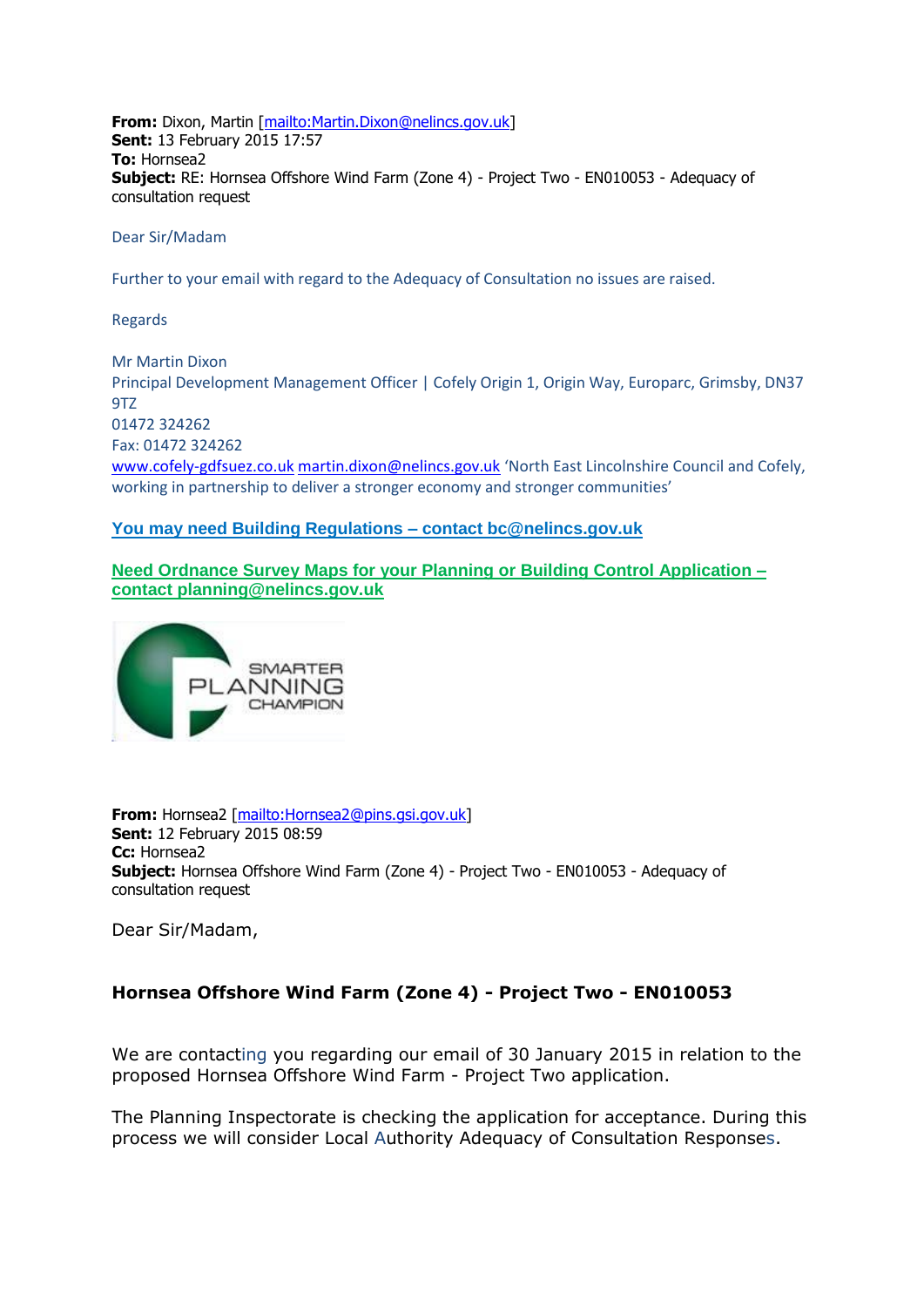Please make sure you send these to us by 13 February 2015 for us to take them into account in our decision.

If you have any questions please do not hesitate to contact the Hornsea Project Two case team via the information provided below.

Kind regards

Hornsea Project Two Case Team

Major Applications and Plans The Planning Inspectorate Temple Quay House **Temple Quay Bristol BS1 6PN** Helpline: 0303 444 5000 Email: Hornsea2@pins.gsi.gov.uk Web: www.planningportal.gov.uk/planninginspectorate (Planning Inspectorate casework and appeals) Web: www.planningportal.gov.uk/infrastructure (Planning Inspectorate's National Infrastructure Planning portal) This communication does not constitute legal advice. Please view our Information Charter before sending information to the Planning Inspectorate.

Correspondents should note that all communications to or from the Planning Inspectorate may be automatically logged, monitored and/or recorded for lawful purposes.

This email and any files transmitted with it are confidential and intended solely for the use of the individual or entity to whom they are addressed. If you have received this email in error please notify the system manager.

This footnote also confirms that this email message has been scanned by Websense Email Security Gateway for the presence of computer viruses.

www.websense.com

The original of this email was scanned for viruses by the Government Secure Intranet virus scanning service supplied by Vodafone in partnership with Symantec. (CCTM Certificate Number 2009/09/0052.) This email has been certified virus free.

Communications via the GSi may be automatically logged, monitored and/or recorded for legal purposes.